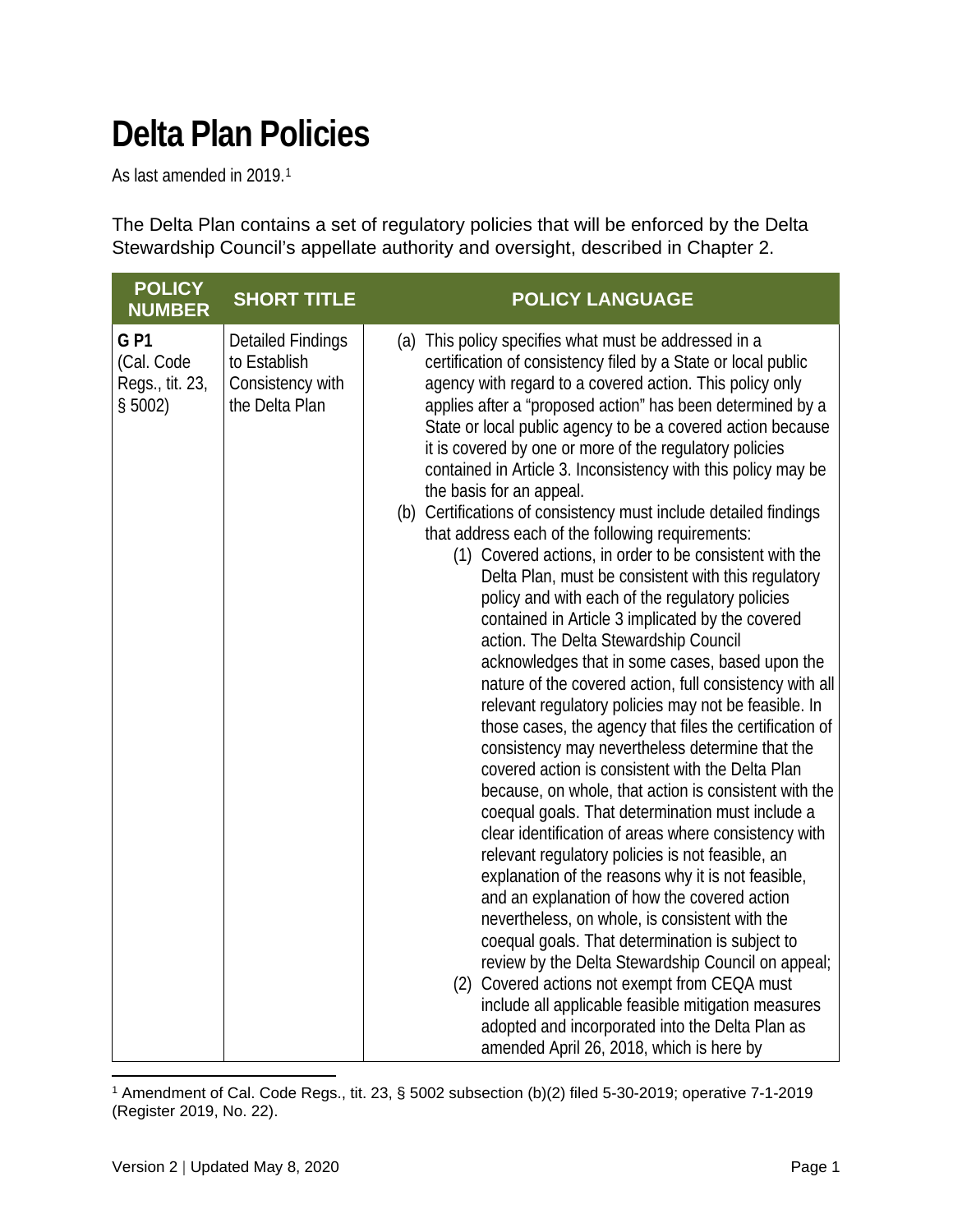| <b>POLICY</b><br><b>NUMBER</b>                               | <b>SHORT TITLE</b>                                                                            | <b>POLICY LANGUAGE</b>                                                                                                                                                                                                                                                                                                                                                                                                                                                                                                                                                                                                                                                                                                                                                                                                                                                                                                                                                                                                                                                                                                                                                                                                                                                                                                                                                                                                                                                                                                                                                                                                                                                                                                                                   |
|--------------------------------------------------------------|-----------------------------------------------------------------------------------------------|----------------------------------------------------------------------------------------------------------------------------------------------------------------------------------------------------------------------------------------------------------------------------------------------------------------------------------------------------------------------------------------------------------------------------------------------------------------------------------------------------------------------------------------------------------------------------------------------------------------------------------------------------------------------------------------------------------------------------------------------------------------------------------------------------------------------------------------------------------------------------------------------------------------------------------------------------------------------------------------------------------------------------------------------------------------------------------------------------------------------------------------------------------------------------------------------------------------------------------------------------------------------------------------------------------------------------------------------------------------------------------------------------------------------------------------------------------------------------------------------------------------------------------------------------------------------------------------------------------------------------------------------------------------------------------------------------------------------------------------------------------|
|                                                              |                                                                                               | incorporated by reference, (unless the measure(s)<br>are within the exclusive jurisdiction of an agency<br>other than the agency that files the certification of<br>consistency), or substitute mitigation measures that<br>the agency that files the certification of consistency<br>finds are equally or more effective;<br>(3) As relevant to the purpose and nature of the project,<br>all covered actions must document use of best<br>available science;<br>(4) Ecosystem restoration and water management<br>covered actions must include adequate provisions,<br>appropriate to the scope of the covered action, to<br>assure continued implementation of adaptive<br>management. This requirement shall be satisfied<br>through both of the following:<br>(A) An adaptive management plan that<br>describes the approach to be taken<br>consistent with the adaptive management<br>framework in Appendix 1B; and<br>(B) Documentation of access to adequate<br>resources and delineated authority by the<br>entity responsible for the implementation of<br>the proposed adaptive management<br>process.<br>(c) A conservation measure proposed to be implemented<br>pursuant to a natural community conservation plan or a<br>habitat conservation plan that was:<br>(1) Developed by a local government in the Delta; and<br>(2) Approved and permitted by the California<br>Department of Fish and Wildlife prior to May 16,<br>2013 is deemed to be consistent with sections 5005<br>through 5009 of this Chapter if the certification of<br>consistency filed with regard to the conservation<br>measure includes a statement confirming the nature<br>of the conservation measure from the California<br>Department of Fish and Wildlife. |
| WR <sub>P1</sub><br>(Cal. Code<br>Regs., tit. 23,<br>\$5003) | Reduce Reliance<br>on the Delta<br>Through Improved<br><b>Regional Water</b><br>Self-Reliance | (a) Water shall not be exported from, transferred through, or<br>used in the Delta if all of the following apply:<br>(1) One or more water suppliers that would receive<br>water as a result of the export, transfer, or use have<br>failed to adequately contribute to reduced reliance<br>on the Delta and improved regional self-reliance                                                                                                                                                                                                                                                                                                                                                                                                                                                                                                                                                                                                                                                                                                                                                                                                                                                                                                                                                                                                                                                                                                                                                                                                                                                                                                                                                                                                             |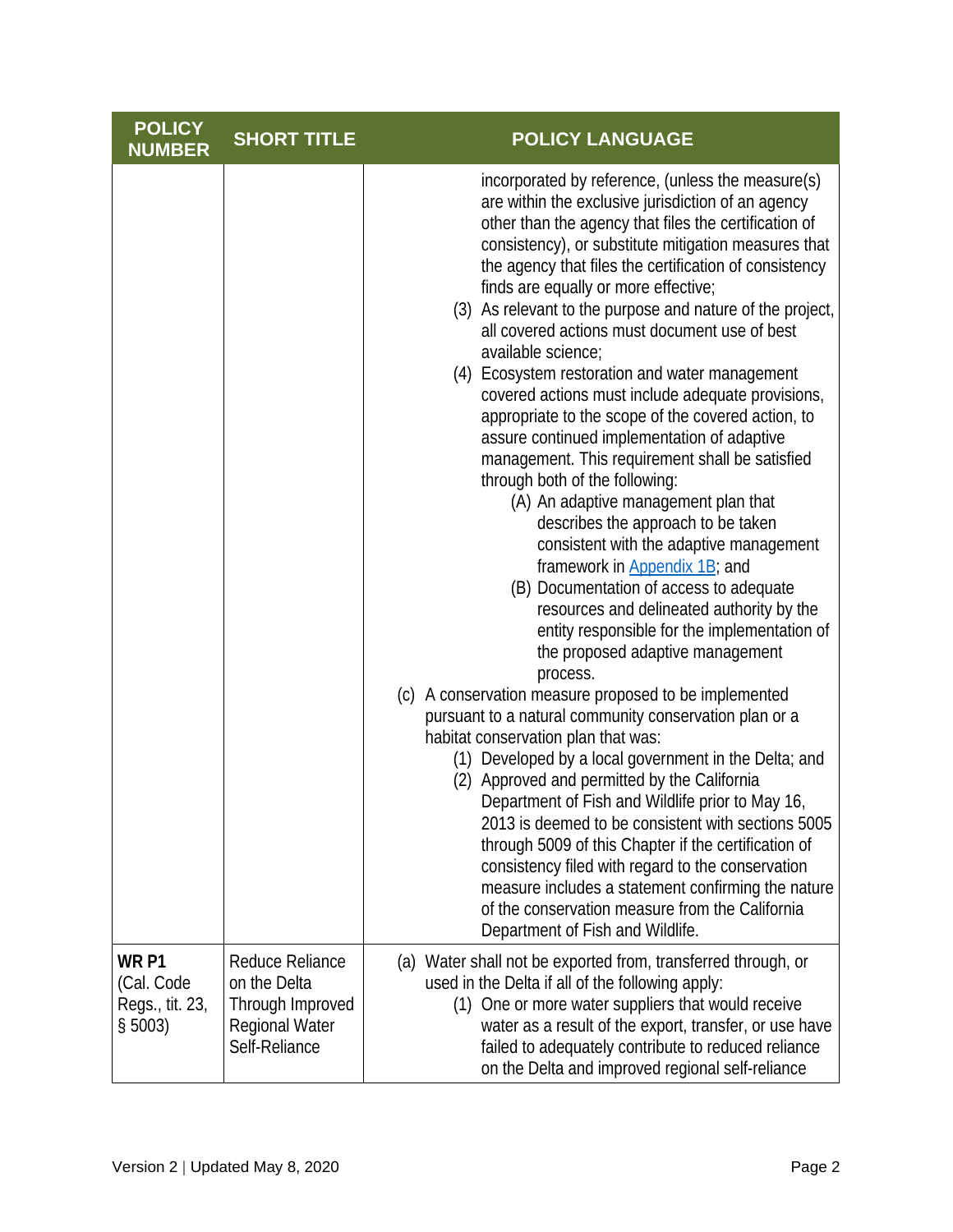| <b>POLICY</b><br><b>NUMBER</b> | <b>SHORT TITLE</b> | <b>POLICY LANGUAGE</b>                                                                                                                                                                                                                                                                                                                                                                                                                                                                                                                                                                                                                                                                                                                                                                                                                                                     |
|--------------------------------|--------------------|----------------------------------------------------------------------------------------------------------------------------------------------------------------------------------------------------------------------------------------------------------------------------------------------------------------------------------------------------------------------------------------------------------------------------------------------------------------------------------------------------------------------------------------------------------------------------------------------------------------------------------------------------------------------------------------------------------------------------------------------------------------------------------------------------------------------------------------------------------------------------|
|                                |                    | consistent with all of the requirements listed in<br>paragraph $(1)$ of subsection $(c)$ ;<br>(2) That failure has significantly caused the need for the<br>export, transfer, or use; and<br>(3) The export, transfer, or use would have a significant<br>adverse environmental impact in the Delta.<br>(b) For purposes of Water Code section 85057.5(a)(3) and<br>section 5001(j)(1)(E) of this Chapter, this policy covers a<br>proposed action to export water from, transfer water<br>through, or use water in the Delta, but does not cover any<br>such action unless one or more water suppliers would<br>receive water as a result of the proposed action.<br>(c)                                                                                                                                                                                                  |
|                                |                    | (1) Water suppliers that have done all of the following<br>are contributing to reduced reliance on the Delta<br>and improved regional self-reliance and are<br>therefore consistent with this policy:<br>(A) Completed a current Urban or Agricultural<br>Water Management Plan (Plan) which has<br>been reviewed by the California Department<br>of Water Resources for compliance with the<br>applicable requirements of Water Code<br>Division 6, Parts 2.55, 2.6, and 2.8;<br>(B) Identified, evaluated, and commenced<br>implementation, consistent with the<br>implementation schedule set forth in the<br>Plan, of all programs and projects included<br>in the Plan that are locally cost effective<br>and technically feasible which reduce<br>reliance on the Delta; and<br>(C) Included in the Plan, commencing in 2015,<br>the expected outcome for measurable |
|                                |                    | reduction in Delta reliance and<br>improvement in regional self-reliance. The<br>expected outcome for measurable<br>reduction in Delta reliance and<br>improvement in regional self-reliance shall<br>be reported in the Plan as the reduction in<br>the amount of water used, or in the<br>percentage of water used, from the Delta<br>watershed. For the purposes of reporting,<br>water efficiency is considered a new source<br>of water supply, consistent with Water Code<br>section 1011(a).                                                                                                                                                                                                                                                                                                                                                                        |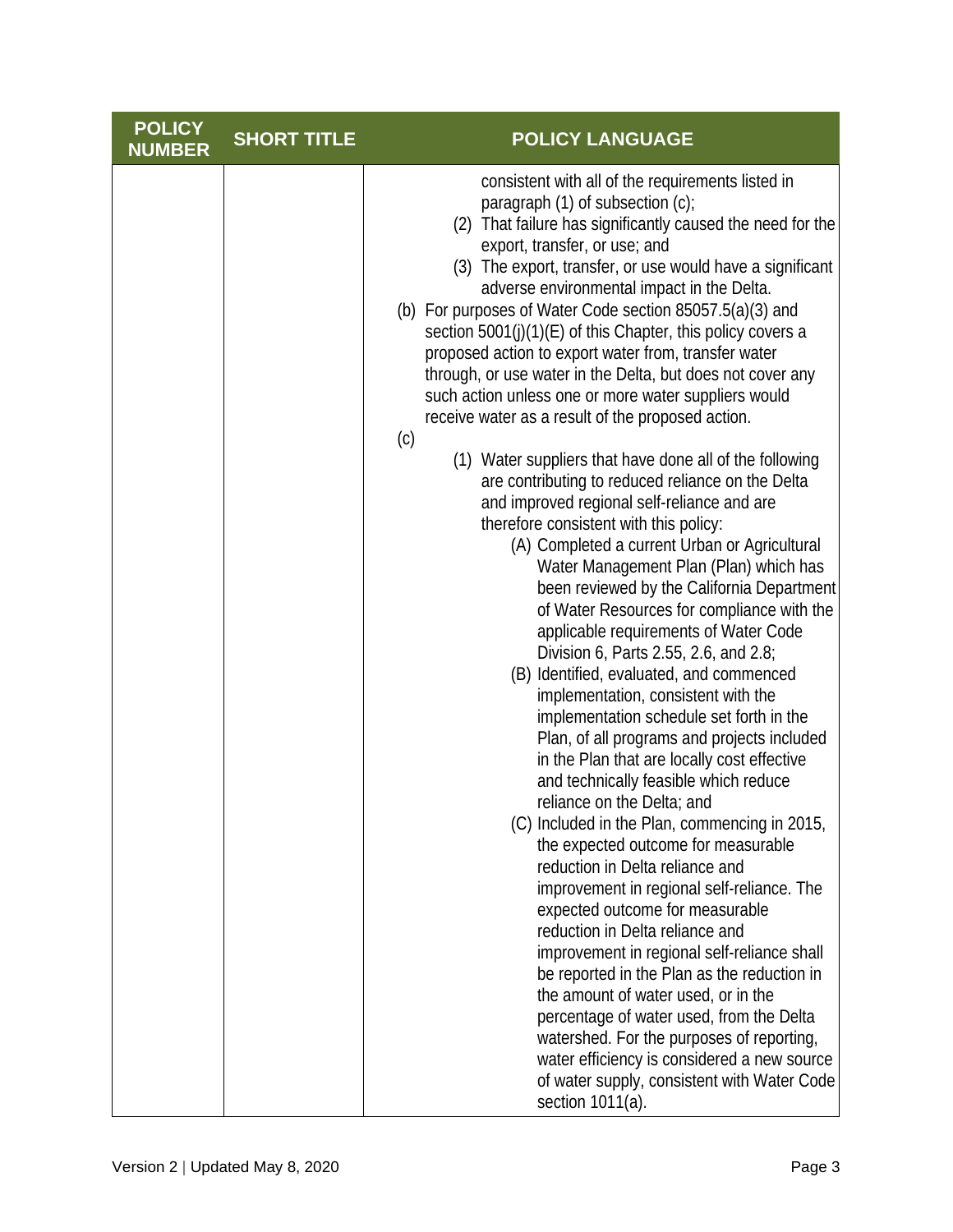| <b>POLICY</b><br><b>NUMBER</b>                               | <b>SHORT TITLE</b>                          | <b>POLICY LANGUAGE</b>                                                                                                                                                                                                                                                                                                                                                                                                                                                                                                                                                                                                                                                                                                                                                                                                                                                                                                                                                                                                                                                                                                                                                                                                                             |
|--------------------------------------------------------------|---------------------------------------------|----------------------------------------------------------------------------------------------------------------------------------------------------------------------------------------------------------------------------------------------------------------------------------------------------------------------------------------------------------------------------------------------------------------------------------------------------------------------------------------------------------------------------------------------------------------------------------------------------------------------------------------------------------------------------------------------------------------------------------------------------------------------------------------------------------------------------------------------------------------------------------------------------------------------------------------------------------------------------------------------------------------------------------------------------------------------------------------------------------------------------------------------------------------------------------------------------------------------------------------------------|
|                                                              |                                             | (2) Programs and projects that reduce reliance could<br>include, but are not limited to, improvements in<br>water use efficiency, water recycling, stormwater<br>capture and use, advanced water technologies,<br>conjunctive use projects, local and regional water<br>supply and storage projects, and improved regional<br>coordination of local and regional water supply<br>efforts.                                                                                                                                                                                                                                                                                                                                                                                                                                                                                                                                                                                                                                                                                                                                                                                                                                                          |
| WR <sub>P2</sub><br>(Cal. Code<br>Regs., tit. 23,<br>\$5004) | Transparency in<br><b>Water Contracting</b> | (a) The contracting process for water from the State Water<br>Project and/or the Central Valley Project must be done in a<br>publicly transparent manner consistent with applicable<br>policies of the California Department of Water Resources<br>and the Bureau of Reclamation referenced below.<br>(b) For purposes of Water Code section 85057.5(a)(3) and<br>section 5001(j)(1)(E) of this Chapter, this policy covers the<br>following:<br>(1) With regard to water from the State Water Project, a<br>proposed action to enter into or amend a water<br>supply or water transfer contract subject to<br>California Department of Water Resources<br>Guidelines 03-09 and/or 03-10 (each dated July 3,<br>2003), which are attached as Appendix 2A; and<br>(2) With regard to water from the Central Valley Project,<br>a proposed action to enter into or amend a water<br>supply or water transfer contract subject to section<br>226 of P.L. 97-293, as amended or section<br>3405(a)(2)(B) of the Central Valley Project<br>Improvement Act, Title XXXIV of Public Law 102-<br>575, as amended, which are attached as Appendix<br>2B, and Rules and Regulations promulgated by the<br>Secretary of the Interior to implement these laws. |
| ER <sub>P1</sub><br>(Cal. Code<br>Regs., tit. 23,<br>\$5005) | Delta Flow<br>Objectives                    | (a) The State Water Resources Control Board's Bay Delta<br>Water Quality Control Plan flow objectives shall be used to<br>determine consistency with the Delta Plan. If and when the<br>flow objectives are revised by the State Water Resources<br>Control Board, the revised flow objectives shall be used to<br>determine consistency with the Delta Plan.<br>(b) For purposes of Water Code section 85057.5(a)(3) and<br>section 5001(j)(1)(E) of this Chapter, the policy set forth in<br>subsection (a) covers a proposed action that could<br>significantly affect flow in the Delta.                                                                                                                                                                                                                                                                                                                                                                                                                                                                                                                                                                                                                                                       |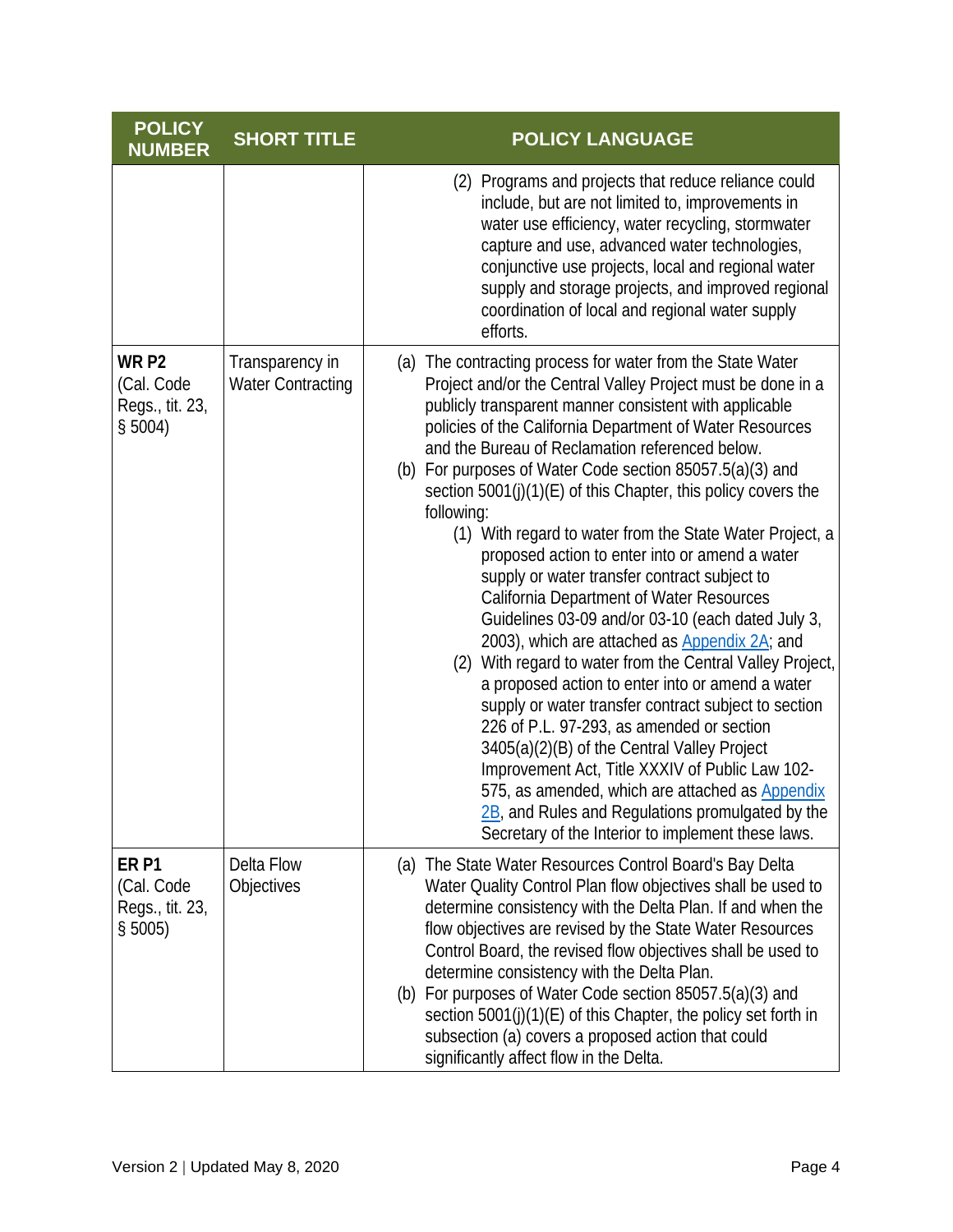| <b>POLICY</b><br><b>NUMBER</b>                                 | <b>SHORT TITLE</b>                                                  | <b>POLICY LANGUAGE</b>                                                                                                                                                                                                                                                                                                                                                                                                                                                                                                                                                                                                                                                                                                                                                                                                                                                                                                                                                                                                                                                                                                                                                                                                                                                                                                                                                                                                                                           |
|----------------------------------------------------------------|---------------------------------------------------------------------|------------------------------------------------------------------------------------------------------------------------------------------------------------------------------------------------------------------------------------------------------------------------------------------------------------------------------------------------------------------------------------------------------------------------------------------------------------------------------------------------------------------------------------------------------------------------------------------------------------------------------------------------------------------------------------------------------------------------------------------------------------------------------------------------------------------------------------------------------------------------------------------------------------------------------------------------------------------------------------------------------------------------------------------------------------------------------------------------------------------------------------------------------------------------------------------------------------------------------------------------------------------------------------------------------------------------------------------------------------------------------------------------------------------------------------------------------------------|
| ER <sub>P2</sub><br>(Cal. Code<br>Regs., tit. 23,<br>\$5006)   | Restore Habitats at<br>Appropriate<br>Elevations                    | (a) Habitat restoration must be carried out consistent with<br>Appendix 3, which is Section II of the Draft Conservation<br>Strategy for Restoration of the Sacramento-San Joaquin<br>Delta Ecological Management Zone and the Sacramento<br>and San Joaquin Valley Regions (California Department of<br>Fish and Wildlife 2011). The elevation map attached as<br>Appendix 4 should be used as a guide for determining<br>appropriate habitat restoration actions based on an area's<br>elevation. If a proposed habitat restoration action is not<br>consistent with Appendix 4, the proposal shall provide<br>rationale for the deviation based on best available science.<br>(b) For purposes of Water Code section 85057.5(a)(3) and<br>section 5001(j)(1)(E) of this Chapter, this policy covers a<br>proposed action that includes habitat restoration.                                                                                                                                                                                                                                                                                                                                                                                                                                                                                                                                                                                                   |
| ER <sub>P3</sub><br>(Cal. Code<br>Regs., tit. 23,<br>$$5007$ ) | Protect<br>Opportunities to<br><b>Restore Habitat</b>               | (a) Within the priority habitat restoration areas depicted in<br>Appendix 5, significant adverse impacts to the opportunity to<br>restore habitat as described in section 5006, must be<br>avoided or mitigated.<br>(b) Impacts referenced in subsection (a) will be deemed to be<br>avoided or mitigated if the project is designed and<br>implemented so that it will not preclude or otherwise<br>interfere with the ability to restore habitat as described in<br>section 5006.<br>(c) Impacts referenced in subsection (a) shall be mitigated to a<br>point where the impacts have no significant effect on the<br>opportunity to restore habitat as described in section 5006.<br>Mitigation shall be determined, in consultation with the<br>California Department of Fish and Wildlife, considering the<br>size of the area impacted by the covered action and the type<br>and value of habitat that could be restored on that area,<br>taking into account existing and proposed restoration plans,<br>landscape attributes, the elevation map shown in Appendix<br>$\frac{4}{3}$ , and other relevant information about habitat restoration<br>opportunities of the area.<br>(d) For purposes of Water Code section 85057.5(a)(3) and<br>section 5001(j)(1)(E) of this Chapter, this policy covers<br>proposed actions in the priority habitat restoration areas<br>depicted in Appendix 5. It does not cover proposed actions<br>outside those areas. |
| ER <sub>P4</sub><br>(Cal. Code<br>Regs., tit. 23,<br>\$5008)   | Expand<br>Floodplains and<br>Riparian Habitats<br>in Levee Projects | (a) Levee projects must evaluate and where feasible<br>incorporate alternatives, including the use of setback levees,<br>to increase floodplains and riparian habitats. Evaluation of                                                                                                                                                                                                                                                                                                                                                                                                                                                                                                                                                                                                                                                                                                                                                                                                                                                                                                                                                                                                                                                                                                                                                                                                                                                                            |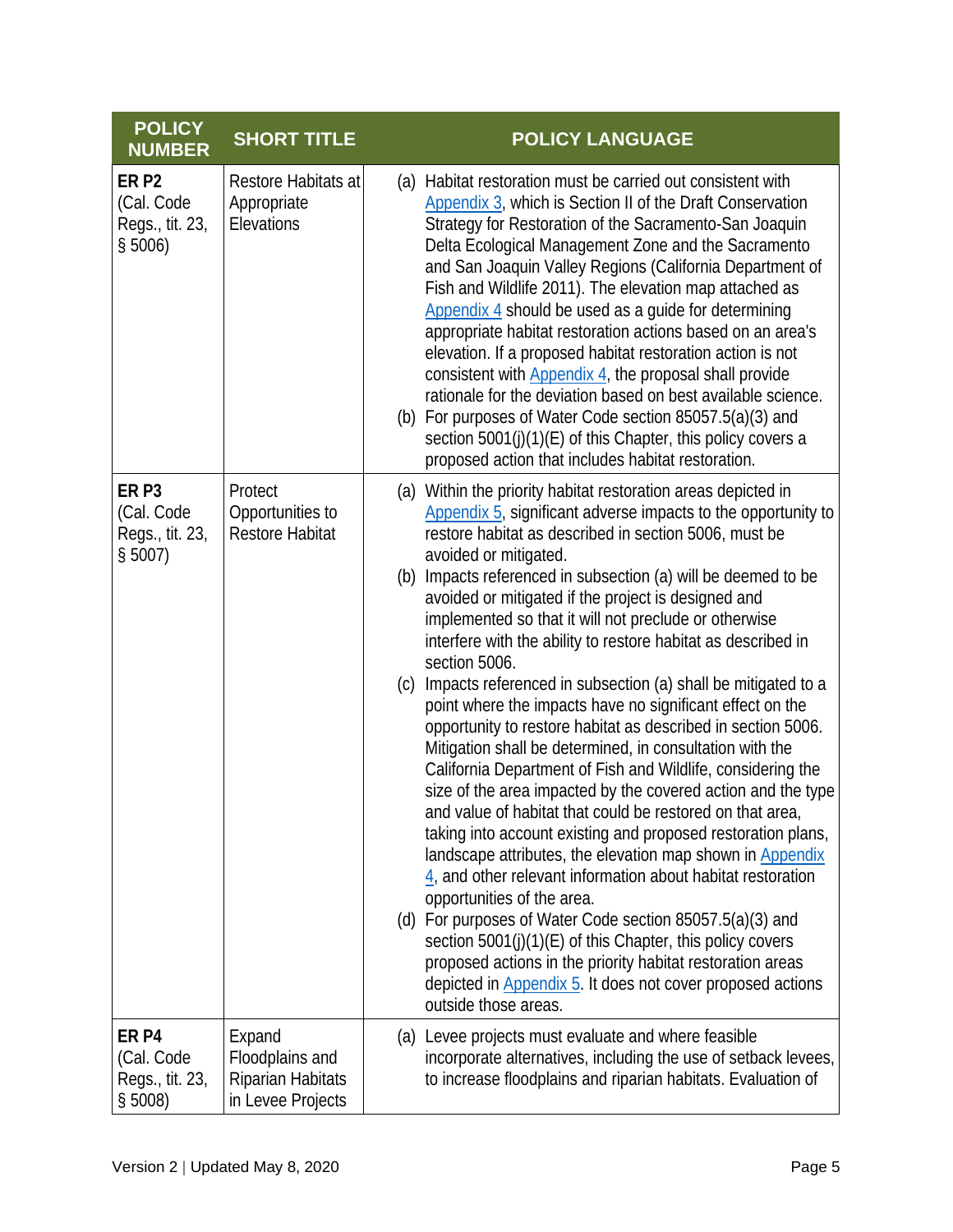| <b>POLICY</b><br><b>NUMBER</b>                                 | <b>SHORT TITLE</b>                                                                                       | <b>POLICY LANGUAGE</b>                                                                                                                                                                                                                                                                                                                                                                                                                                                                                                                                                                                                                                                                                                                                                                                                                                                                                                                                                                                                                     |
|----------------------------------------------------------------|----------------------------------------------------------------------------------------------------------|--------------------------------------------------------------------------------------------------------------------------------------------------------------------------------------------------------------------------------------------------------------------------------------------------------------------------------------------------------------------------------------------------------------------------------------------------------------------------------------------------------------------------------------------------------------------------------------------------------------------------------------------------------------------------------------------------------------------------------------------------------------------------------------------------------------------------------------------------------------------------------------------------------------------------------------------------------------------------------------------------------------------------------------------|
|                                                                |                                                                                                          | setback levees in the Delta shall be required only in the<br>following areas (shown in Appendix 8):<br>(1) The Sacramento River between Freeport and<br>Walnut Grove, the San Joaquin River from the Delta<br>boundary to Mossdale, Paradise Cut, Steamboat<br>Slough, Sutter Slough; and the North and South<br>Forks of the Mokelumne River, and<br>(2) Urban levee improvement projects in the cities of<br>West Sacramento and Sacramento.<br>(b) For purposes of Water Code section 85057.5(a)(3) and<br>section 5001(j)(1)(E) of this Chapter, this policy covers a<br>proposed action to construct new levees or substantially<br>rehabilitate or reconstruct existing levees.                                                                                                                                                                                                                                                                                                                                                      |
| ER <sub>P5</sub><br>(Cal. Code<br>Regs., tit. 23,<br>$$5009$ ) | Avoid Introductions<br>of and Habitat<br>Improvements for<br><b>Invasive Nonnative</b><br><b>Species</b> | (a) The potential for new introductions of or improved habitat<br>conditions for nonnative invasive species, striped bass, or<br>bass must be fully considered and avoided or mitigated in a<br>way that appropriately protects the ecosystem.<br>(b) For purposes of Water Code section 85057.5(a)(3) and<br>section 5001(j)(1)(e) of this Chapter, this policy covers a<br>proposed action that has the reasonable probability of<br>introducing or improving habitat conditions for nonnative<br>invasive species.                                                                                                                                                                                                                                                                                                                                                                                                                                                                                                                      |
| DP <sub>P1</sub><br>(Cal. Code<br>Regs., tit. 23,<br>$$5010$ ) | Locate New Urban<br>Development<br>Wisely                                                                | (a) New residential, commercial, and industrial development<br>must be limited to the following areas, as shown in Appendix<br>6 and Appendix 7:<br>(1) Areas that city or county general plans, as of May<br>16, 2013, designate for residential, commercial, and<br>industrial development in cities or their spheres of<br>influence;<br>(2) Areas within Contra Costa County's 2006 voter-<br>approved urban limit line, except no new residential,<br>commercial, and industrial development may occur<br>on Bethel Island unless it is consistent with the<br>Contra Costa County general plan effective as of<br>May 16, 2013;<br>(3) Areas within the Mountain House General Plan<br>Community Boundary in San Joaquin County; or<br>(4) The unincorporated Delta towns of Clarksburg,<br>Courtland, Hood, Locke, Ryde, and Walnut Grove.<br>(b) Notwithstanding subsection (a), new residential,<br>commercial, and industrial development is permitted outside<br>the areas described in subsection (a) if it is consistent with |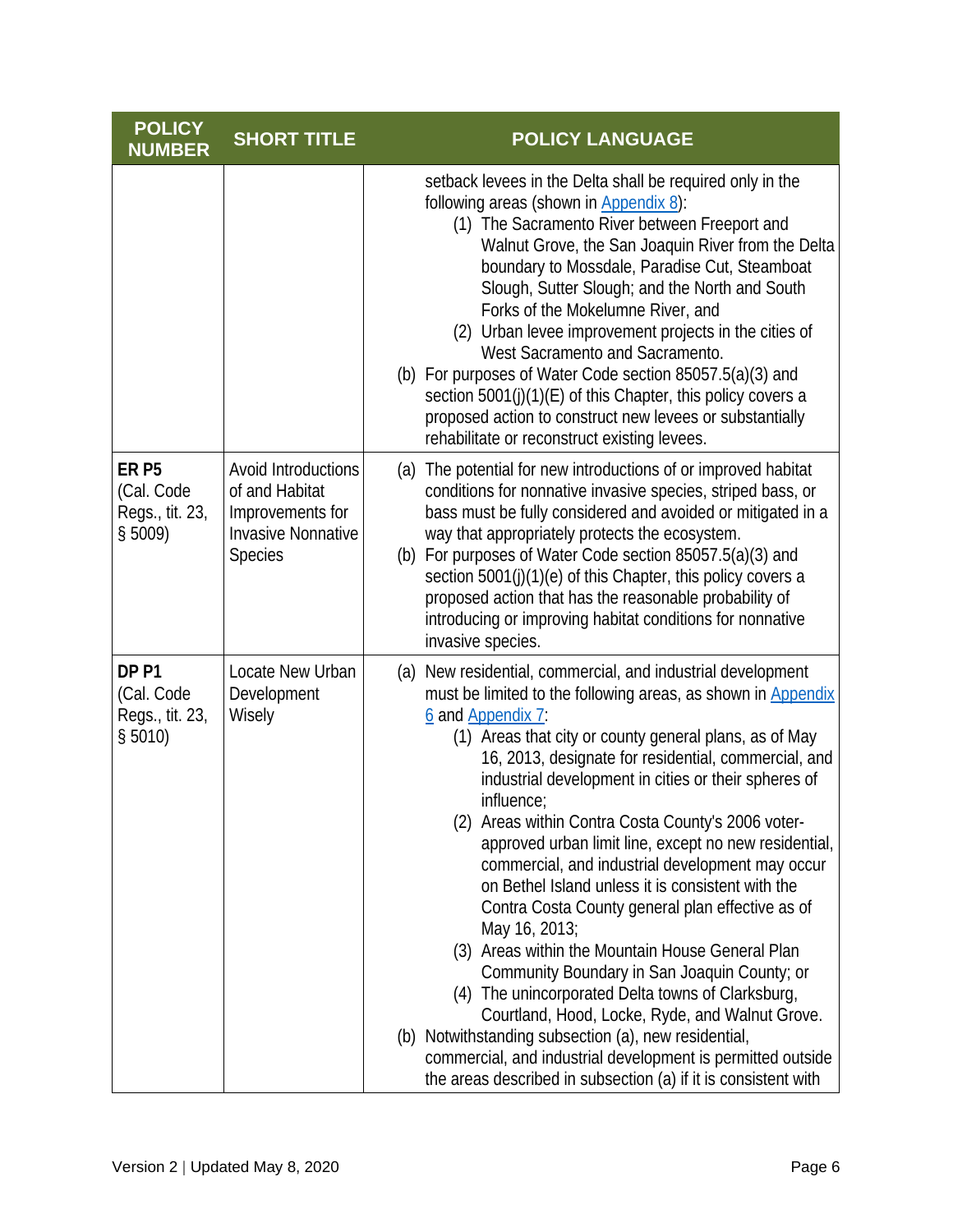| <b>POLICY</b><br><b>NUMBER</b>                               | <b>SHORT TITLE</b>                                                                                                  | <b>POLICY LANGUAGE</b>                                                                                                                                                                                                                                                                                                                                                                                                                                                                                                                                                                                                                                                                                                                                                                                                                                                                                                                                                                                               |
|--------------------------------------------------------------|---------------------------------------------------------------------------------------------------------------------|----------------------------------------------------------------------------------------------------------------------------------------------------------------------------------------------------------------------------------------------------------------------------------------------------------------------------------------------------------------------------------------------------------------------------------------------------------------------------------------------------------------------------------------------------------------------------------------------------------------------------------------------------------------------------------------------------------------------------------------------------------------------------------------------------------------------------------------------------------------------------------------------------------------------------------------------------------------------------------------------------------------------|
|                                                              |                                                                                                                     | the land uses designated in county general plans as of May<br>16, 2013, and is otherwise consistent with this Chapter.<br>(c) For purposes of Water Code section 85057.5(a)(3) and<br>section 5001(j)(1)(E) of this Chapter, this policy covers<br>proposed actions that involve new residential, commercial,<br>and industrial development that is not located within the<br>areas described in subsection (a). In addition, this policy<br>covers any such action on Bethel Island that is inconsistent<br>with the Contra Costa County general plan effective as of<br>May 16, 2013. This policy does not cover commercial<br>recreational visitor-serving uses or facilities for processing of<br>local crops or that provide essential services to local farms,<br>which are otherwise consistent with this Chapter.<br>(d) This policy is not intended in any way to alter the concurrent<br>authority of the Delta Protection Commission to separately<br>regulate development in the Delta's Primary Zone.   |
| DP <sub>P2</sub><br>(Cal. Code<br>Regs., tit. 23,<br>\$5011) | <b>Respect Local</b><br>Land Use when<br>Siting Water or<br><b>Flood Facilities or</b><br><b>Restoring Habitats</b> | (a) Water management facilities, ecosystem restoration, and<br>flood management infrastructure must be sited to avoid or<br>reduce conflicts with existing uses or those uses described<br>or depicted in city and county general plans for their<br>jurisdictions or spheres of influence when feasible,<br>considering comments from local agencies and the Delta<br>Protection Commission. Plans for ecosystem restoration<br>must consider sites on existing public lands, when feasible<br>and consistent with a project's purpose, before privately<br>owned sites are purchased. Measures to mitigate conflicts<br>with adjacent uses may include, but are not limited to,<br>buffers to prevent adverse effects on adjacent farmland.<br>(b) For purposes of Water Code section 85057.5(a)(3) and<br>section 5001(j)(1)(E) of this Chapter, this policy covers<br>proposed actions that involve the siting of water<br>management facilities, ecosystem restoration, and flood<br>management infrastructure. |
| RR <sub>P1</sub><br>(Cal. Code<br>Regs., tit. 23,<br>\$5012) | Prioritization of<br>State Investments<br>in Delta Levees<br>and Risk<br>Reduction                                  | (a) Prior to the completion and adoption of the updated priorities<br>developed pursuant to Water Code section 85306, the<br>interim priorities listed below shall, where applicable and to<br>the extent permitted by law, guide discretionary State<br>investments in Delta flood risk management. Key priorities<br>for interim funding include emergency preparedness,<br>response, and recovery as described in paragraph (1), as<br>well as Delta levees funding as described in paragraph (2).<br>(1) Delta Emergency Preparedness, Response, and<br>Recovery: Develop and implement appropriate                                                                                                                                                                                                                                                                                                                                                                                                              |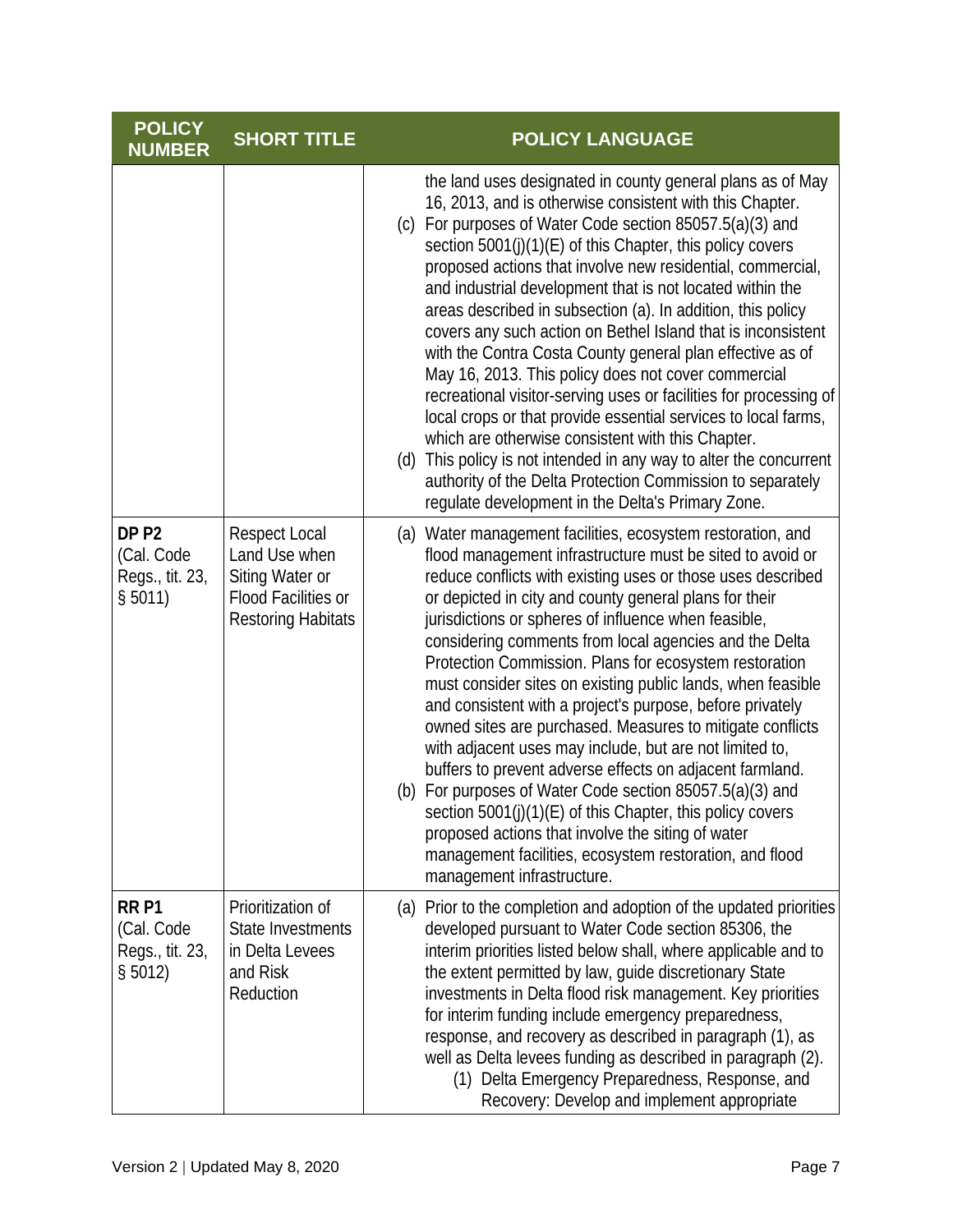| <b>POLICY</b><br><b>NUMBER</b> | <b>SHORT TITLE</b> | <b>POLICY LANGUAGE</b>                                                                                                                                                                                                                                                                                                                                                                                                                                                                                                                                                                                                                                                                                                                                                                                                                                                                                                                                                                                                                                                                                                                                                                         |
|--------------------------------|--------------------|------------------------------------------------------------------------------------------------------------------------------------------------------------------------------------------------------------------------------------------------------------------------------------------------------------------------------------------------------------------------------------------------------------------------------------------------------------------------------------------------------------------------------------------------------------------------------------------------------------------------------------------------------------------------------------------------------------------------------------------------------------------------------------------------------------------------------------------------------------------------------------------------------------------------------------------------------------------------------------------------------------------------------------------------------------------------------------------------------------------------------------------------------------------------------------------------|
|                                |                    | emergency preparedness, response, and recovery<br>strategies, including those developed by the Delta<br>Multi-Hazard Task Force pursuant to Water Code<br>section 12994.5.<br>(2) Delta Levees Funding: The priorities shown in the<br>following table are meant to guide budget and<br>funding allocation strategies for levee<br>improvements. The goals for funding priorities are<br>all important, and it is expected that, over time, the<br>California Department of Water Resources must<br>balance achievement of those goals. Except on<br>islands planned for ecosystem restoration,<br>improvement of nonproject Delta levees to the<br>Hazard Mitigation Plan (HMP) standard may be<br>funded without justification of the benefits.<br>Improvements to a standard above HMP, such as<br>that set by the U.S. Army Corps of Engineers under<br>Public Law 84-99, may be funded as befits the<br>benefits to be provided, consistent with the<br>California Department of Water Resources' current<br>practices and any future adopted investment<br>strategy.<br>Priorities for State Investment in Delta Integrated Flood<br>Management<br><b>Categories of Benefit Analysis</b> |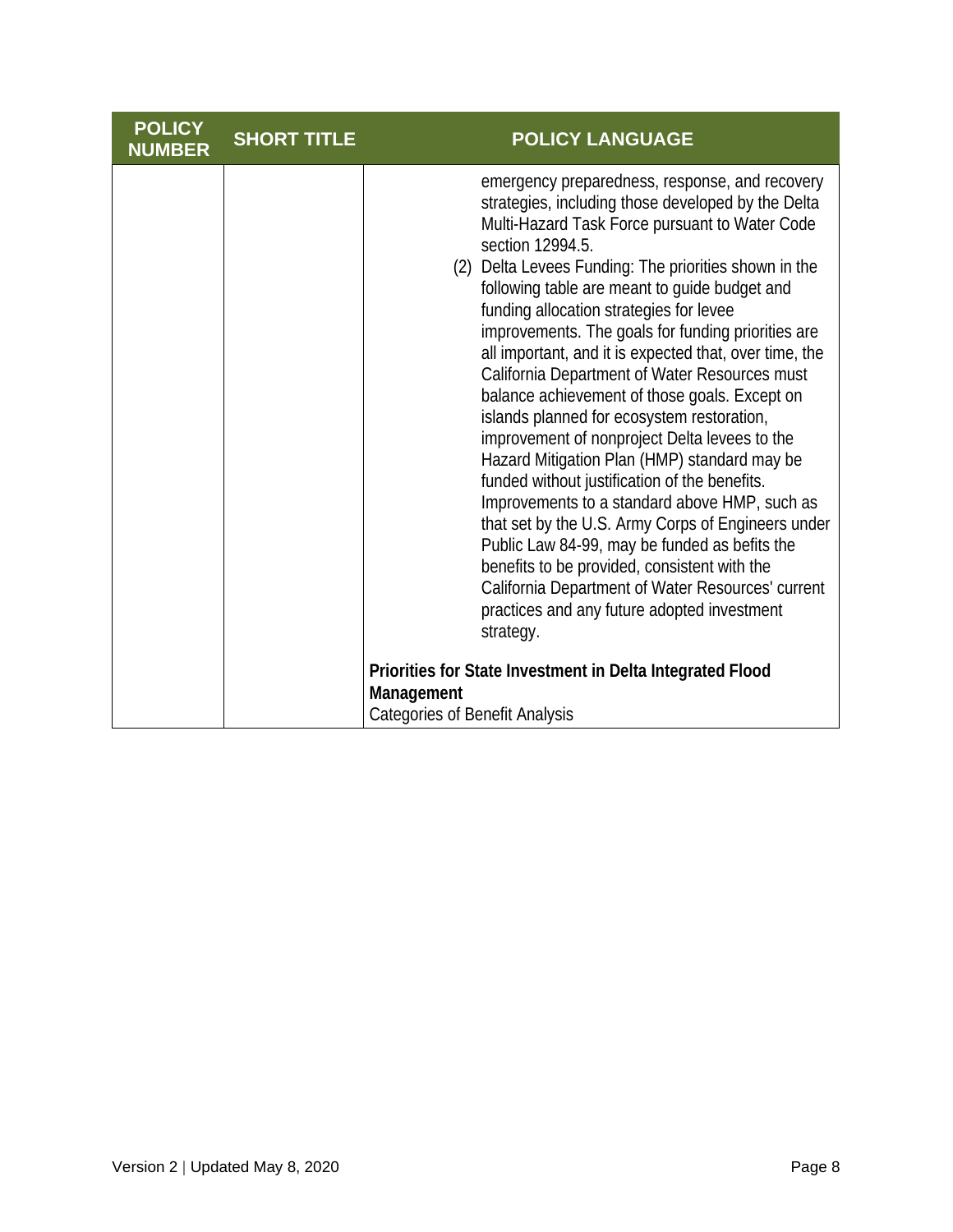| <b>POLICY</b><br><b>NUMBER</b>                               | <b>SHORT TITLE</b>                                                                     |                                                                                                          |                                                                                                                                                                                                                                | <b>POLICY LANGUAGE</b>                                                                                                                                                                                                                                                                                                                              |                                                                                                                                                                                                                                                                                                                              |
|--------------------------------------------------------------|----------------------------------------------------------------------------------------|----------------------------------------------------------------------------------------------------------|--------------------------------------------------------------------------------------------------------------------------------------------------------------------------------------------------------------------------------|-----------------------------------------------------------------------------------------------------------------------------------------------------------------------------------------------------------------------------------------------------------------------------------------------------------------------------------------------------|------------------------------------------------------------------------------------------------------------------------------------------------------------------------------------------------------------------------------------------------------------------------------------------------------------------------------|
|                                                              |                                                                                        | Goals                                                                                                    | <b>Localized Flood</b><br><b>Protection</b>                                                                                                                                                                                    | <b>Levee Network</b>                                                                                                                                                                                                                                                                                                                                | <b>Ecosystem</b><br><b>Conservation</b>                                                                                                                                                                                                                                                                                      |
|                                                              | 1                                                                                      | Protect existing<br>urban and adjacent<br>urbanizing areas by<br>providing 200-year<br>flood protection. | <b>Protect water</b><br>quality and water<br>supply conveyance<br>in the Delta,<br>especially levees<br>that protect<br>freshwater<br>aqueducts and the<br>primary channels<br>that carry fresh<br>water through the<br>Delta. | Protect existing and<br>provide for a net<br>increase in channel-<br>margin habitat.                                                                                                                                                                                                                                                                |                                                                                                                                                                                                                                                                                                                              |
|                                                              |                                                                                        | 2                                                                                                        | <b>Protect small</b><br>communities and<br>critical infrastructure<br>of Statewide<br>importance (located<br>outside of urban<br>areas).                                                                                       | Protect flood water<br>conveyance in and<br>through the Delta to<br>a level consistent<br>with the State Plan<br>of Flood Control for<br>project levees.                                                                                                                                                                                            | Protect existing and<br>provide for net<br>enhancement of<br>floodplain habitat.                                                                                                                                                                                                                                             |
|                                                              |                                                                                        | 3                                                                                                        | Protect agriculture<br>and local working<br>landscapes.                                                                                                                                                                        | Protect cultural,<br>historic, aesthetic,<br>and recreational<br>resources (Delta as<br>Place).                                                                                                                                                                                                                                                     | Protect existing and<br>provide for net<br>enhancement of<br>wetlands.                                                                                                                                                                                                                                                       |
|                                                              |                                                                                        |                                                                                                          | standards.                                                                                                                                                                                                                     | (b) For purposes of Water Code section $85057.5(a)(3)$ and<br>section 5001(j)(1)(E) of this Chapter, this policy covers a<br>proposed action that involves discretionary State<br>policy establishes or otherwise changes existing levee                                                                                                            | investments in Delta flood risk management, including levee<br>operations, maintenance, and improvements. Nothing in this                                                                                                                                                                                                    |
| RR <sub>P2</sub><br>(Cal. Code<br>Regs., tit. 23,<br>\$5013) | Require Flood<br>Protection for<br>Residential<br>Development in<br><b>Rural Areas</b> |                                                                                                          | (2)                                                                                                                                                                                                                            | Golden Gate, unless the development is located within:<br>16, 2013, designate for development in cities or<br>their spheres of influence;<br>Areas within Contra Costa County's 2006 voter-<br>approved urban limit line, except Bethel Island;<br>(3) Areas within the Mountain House General Plan<br>Community Boundary in San Joaquin County; or | (a) New residential development of five or more parcels shall be<br>protected through floodproofing to a level 12 inches above<br>the 100-year base flood elevation, plus sufficient additional<br>elevation to protect against a 55-inch rise in sea level at the<br>(1) Areas that city or county general plans, as of May |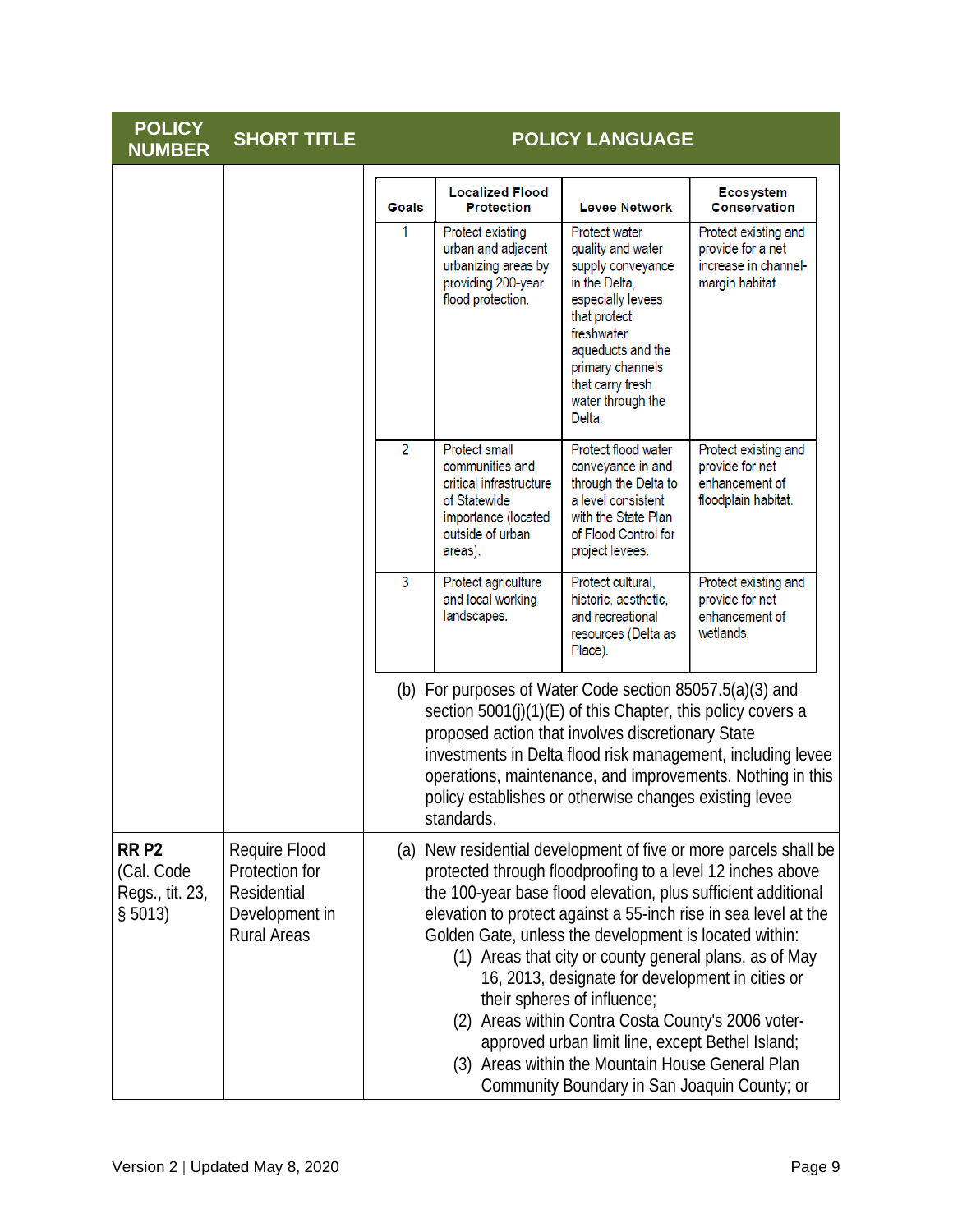| <b>POLICY</b><br><b>NUMBER</b>                               | <b>SHORT TITLE</b>       | <b>POLICY LANGUAGE</b>                                                                                                                                                                                                                                                                                                                                                                                                                                                                                                                                                                                                                                                                                                                                                                                                                                                                                                                                                                                                                                                                                                                                                                                                                                                                                                             |
|--------------------------------------------------------------|--------------------------|------------------------------------------------------------------------------------------------------------------------------------------------------------------------------------------------------------------------------------------------------------------------------------------------------------------------------------------------------------------------------------------------------------------------------------------------------------------------------------------------------------------------------------------------------------------------------------------------------------------------------------------------------------------------------------------------------------------------------------------------------------------------------------------------------------------------------------------------------------------------------------------------------------------------------------------------------------------------------------------------------------------------------------------------------------------------------------------------------------------------------------------------------------------------------------------------------------------------------------------------------------------------------------------------------------------------------------|
|                                                              |                          | (4) The unincorporated Delta towns of Clarksburg,<br>Courtland, Hood, Locke, Ryde, and Walnut Grove,<br>as shown in Appendix 7.<br>(b) For purposes of Water Code section 85057.5(a)(3) and<br>section 5001(j)(1)(E) of this Chapter, this policy covers a<br>proposed action that involves new residential development<br>of five or more parcels that is not located within the areas<br>described in subsection (a).                                                                                                                                                                                                                                                                                                                                                                                                                                                                                                                                                                                                                                                                                                                                                                                                                                                                                                            |
| RR <sub>P3</sub><br>(Cal. Code<br>Regs., tit. 23,<br>\$5014) | <b>Protect Floodways</b> | (a) No encroachment shall be allowed or constructed in a<br>floodway, unless it can be demonstrated by appropriate<br>analysis that the encroachment will not unduly impede the<br>free flow of water in the floodway or jeopardize public safety.<br>(b) For purposes of Water Code section 85057.5(a)(3) and<br>section 5001(j)(1)(E) of this Chapter, this policy covers a<br>proposed action that would encroach in a floodway that is<br>not either a designated floodway or regulated stream.                                                                                                                                                                                                                                                                                                                                                                                                                                                                                                                                                                                                                                                                                                                                                                                                                                |
| RR <sub>P4</sub><br>(Cal. Code<br>Regs., tit. 23,<br>\$5015) | Floodplain<br>Protection | (a) No encroachment shall be allowed or constructed in any of<br>the following floodplains unless it can be demonstrated by<br>appropriate analysis that the encroachment will not have a<br>significant adverse impact on floodplain values and<br>functions:<br>(1) The Yolo Bypass within the Delta;<br>(2) The Cosumnes River-Mokelumne River Confluence,<br>as defined by the North Delta Flood Control and<br>Ecosystem Restoration Project (McCormack-<br>Williamson), or as modified in the future by the<br>California Department of Water Resources or the<br>U.S. Army Corps of Engineers (California<br>Department of Water Resources 2010); and<br>(3) The Lower San Joaquin River Floodplain Bypass<br>area, located on the Lower San Joaquin River<br>upstream of Stockton immediately southwest of<br>Paradise Cut on lands both upstream and<br>downstream of the Interstate 5 crossing. This area<br>is described in the Lower San Joaquin River<br>Floodplain Bypass Proposal, submitted to the<br>California Department of Water Resources by the<br>partnership of the South Delta Water Agency, the<br>River Islands Development Company, Reclamation<br>District 2062, San Joaquin Resource Conservation<br>District, American Rivers, the American Lands<br>Conservancy, and the Natural Resources Defense |